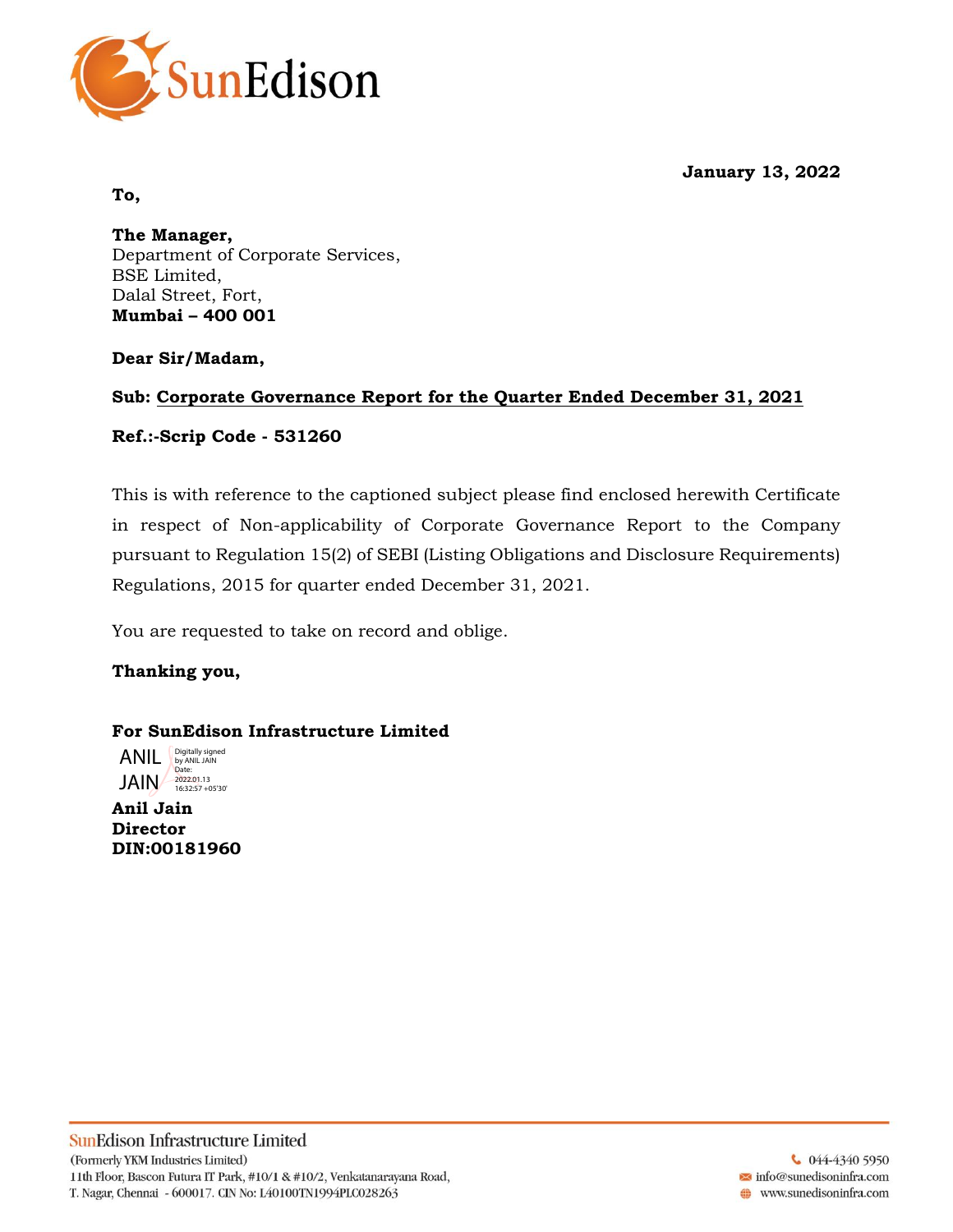



**The Manager,** Department of Corporate Services, BSE Limited, P.J.Towers, Dalal Street, Fort **Mumbai – 400 001**

**Dear Sir/Madam,**

**Scrip Code: 531260** 

# **Subject: Certificate of Non-Applicability of Corporate Governance Report for the Quarter Ended December 31, 2021**

Pursuant to Regulation 15 of SEBI (Listing Obligations and Disclosure Requirements) Regulations, 2015 the compliance with the Corporate Governance provisions specified in Regulations 17, 17A, 18, 19, 20, 21, 22, 23, 24, 24A, 25, 26, 27 and Clauses (b) to (i) of sub-regulation (2) of Regulation 46 and para C, D and E of Schedule V shall not apply to the following class of Companies:

- a. The Listed companies having paid up equity share capital not exceeding Rupees Ten Crore and Net worth not exceeding Rupees Twenty Five Crores as on the last day of the previous Financial Year;
- b. Companies whose specified securities are listed on the SME Exchange.

We hereby certify that, the paid-up Equity Share Capital of the Company is Rs. 4,48,99,000/- (Rupees Four Crore Forty Eight Lakhs and Ninety Nine Thousand Only) and Negative Net Worth was Rs.( 22,30,88,682/-) (Twenty Two Crores Thirty lakhs Eighty Eight Thousand Six Hundred and Eighty Two) as on September 30, 2021 (Since the Company accounts for the year ended December 31, 2021 is under audit, so the Company is not in position to provide the Net Worth as on December 2021).